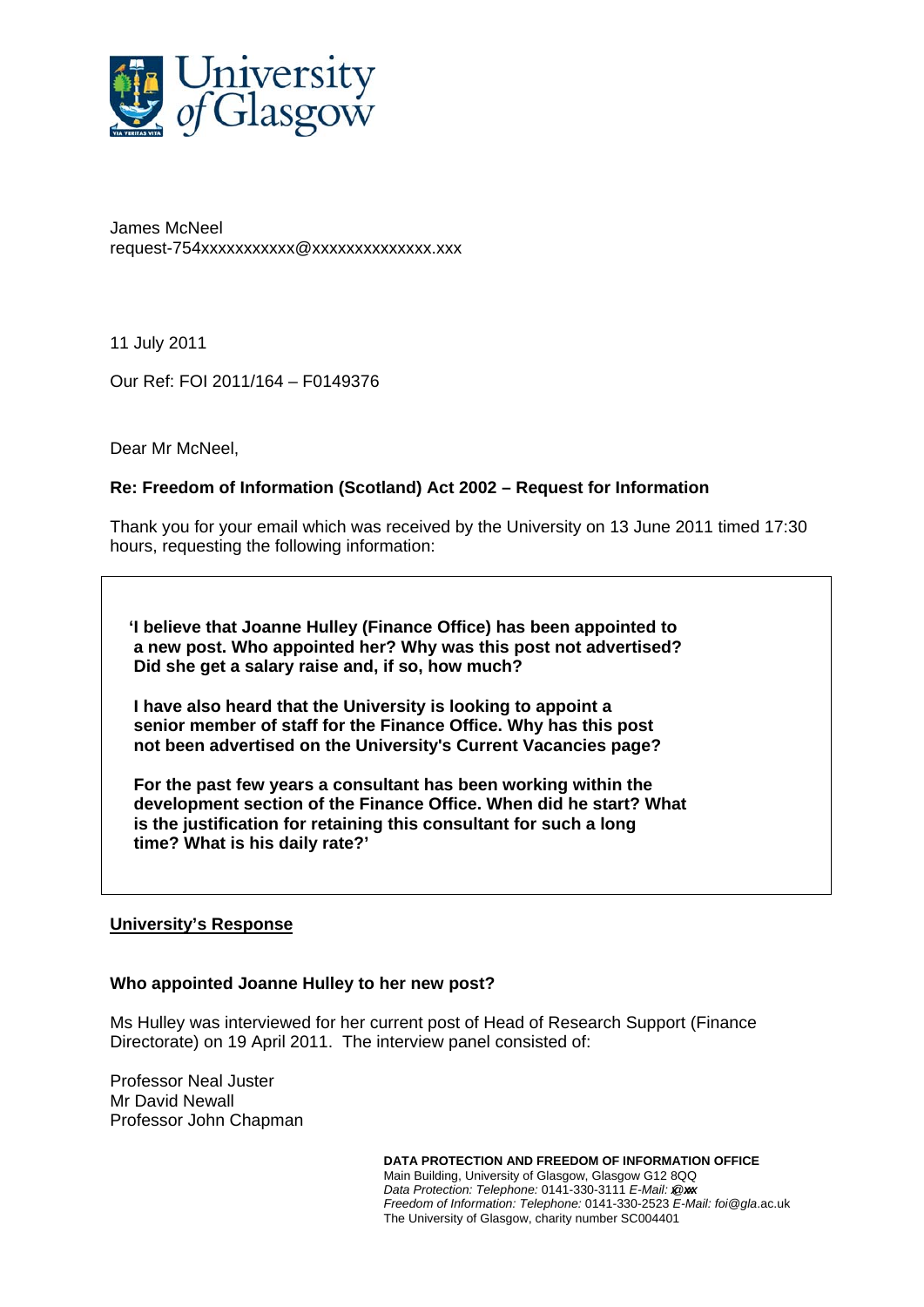Mr Robert Fraser Professor Steve Beaumont Mrs Lesley Cummings

Ms Hulley was identified as the recommended candidate by the Appointing Committee.

## **Why was this post not advertised?**

This vacancy was advertised internally (Vacancy Reference: U80050). It closed on 4 March 2011 and followed the normal recruitment process.

## **Did she get a salary raise and, if so, how much?**

The University is withholding the salary information requested as this constitutes personal data as defined in the Data Protection Act 1998. The release of this information would be in breach of the data protection principles as defined in the Data Protection Act 1998. Therefore the exemption from release of the information applies as specified under sections 38(1)(b) and 38(2) of the Freedom of Information (Scotland) Act 2002. This exemption is an absolute exemption under the Freedom of Information (Scotland) Act 2002.

#### **The University is looking to appoint a senior member of staff for the Finance Office. Why has this post not been advertised on the University's Current Vacancies page?**

The current vacancy of Group Financial Controller has been widely advertised through Cairns Bond (Specialists in Finance Recruitment). This has been at no cost to the University. A previous agreement linked directly to the external appointment of a College Finance Manager secured a further recruitment free of charge by Cairns Bond on behalf of the University in the event that this individual left. Senior appointments in the Finance sector are difficult to fill and most employers across all sectors engage with specialist recruitment companies to source candidates. This post has not yet reached interview stage and will follow normal University procedures.

## **For the past few years a consultant has been working within the development section of the Finance Office.**

## **When did he start?**

2005.

# **What is the justification for retaining this consultant for such a long time?**

The justification for the continuing relationship is the lack of local expertise in this system.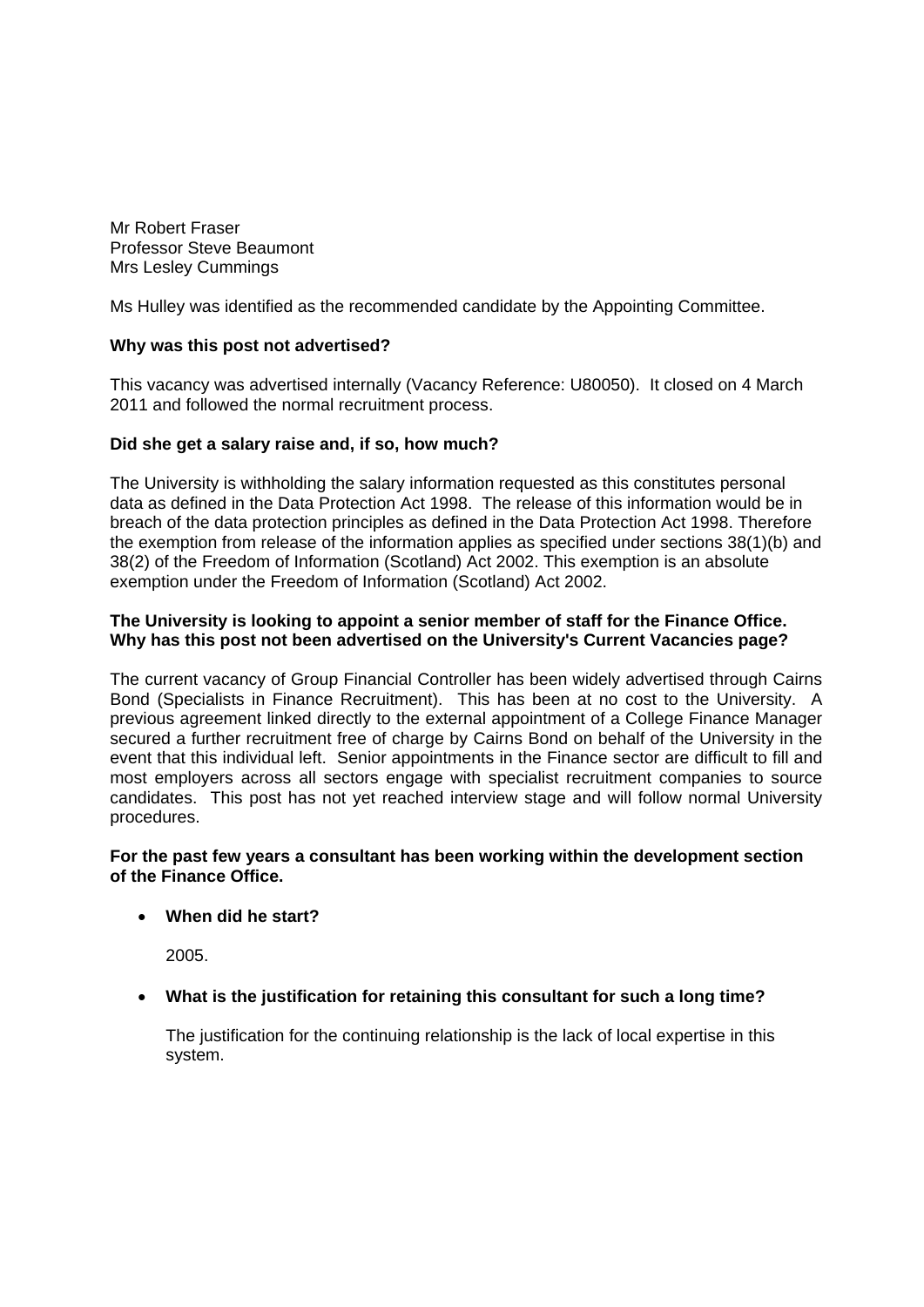#### **What is his daily rate?**

The University is withholding the salary information requested as this constitutes personal data as defined in the Data Protection Act 1998. The release of this information would be in breach of the data protection principles as defined in the Data Protection Act 1998. Therefore the exemption from release of the information applies as specified under sections 38(1)(b) and 38(2) of the Freedom of Information (Scotland) Act 2002. This exemption is an absolute exemption under the Freedom of Information (Scotland) Act 2002.

The supply of documents under the terms of the Freedom of Information (Scotland) Act 2002 does not give the applicant or whoever receives the information any right to re-use it in such a way that might infringe the Copyright, Designs and Patents Act 1988 (for example, by making multiple copies, publishing or otherwise distributing the information to other individuals and the public). The Freedom of Information (Scotland) Act 2002 (Consequential Modifications) Order 2004 ensured that Section 50 of the Copyright, Designs and Patents Act 1988 ("CDPA") applies to the Freedom of Information (Scotland) Act 2002 ("FOISA").

Breach of copyright law is an actionable offence and the University expressly reserves its rights and remedies available to it pursuant to the CDPA and common law. Further information on copyright is available at the following website:

<http://www.ipo.gov.uk/copy.htm>

#### **Your right to seek a review**

Should you be dissatisfied with the way in which the University has dealt with your request, you have the right to require us to review our actions and decisions. If you wish to request a review, please contact the University Secretary, University Court Office, Gilbert Scott Building, University of Glasgow, Glasgow, Scotland G12 8QQ or e-mail: xxx@xxx.xx.xwithin 40 working days. Your request must be in a recordable format (letter, email, audio tape, etc). You will receive a full response to your request for review within 20 working days of its receipt.

If you are dissatisfied with the way in which we have handled your request for review you may ask the Scottish Information Commissioner to review our decision. You must submit your complaint in writing to the Commissioner within 6 months of receiving the response to review letter. The Commissioner may be contacted as follows:

The Scottish Information Commissioner Kinburn Castle Doubledykes Road St Andrews Fife KY16 9DS Telephone: 01334 464610